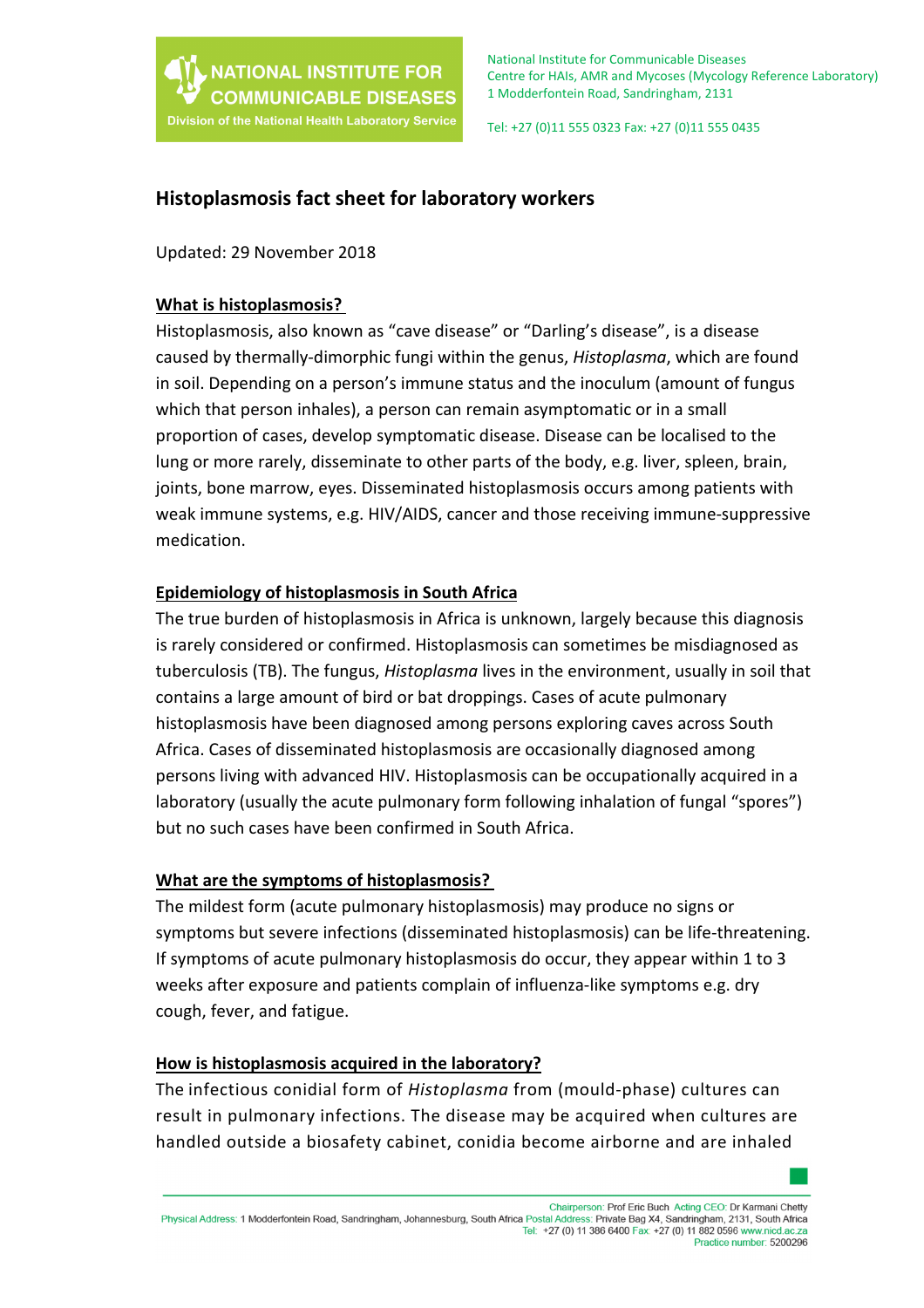

#### Tel: +27 (0)11 555 0323 Fax: +27 (0)11 555 0435

by a susceptible person who is not wearing appropriate personal protective equipment. Local infection may be caused by accidental needle inoculation when handling viable cultures. Histoplasmosis cannot be transmitted from one person to another.

## **Sources/ specimens**

Potential sources of *H. capsulatum* in the laboratory include soil which has been collected for *Histoplasma* isolation and clinical specimens (such as urine, blood, lymph node tissue, bone marrow aspirates, sputum and bronchoaveolar lavage fluid) which have been collected from persons with suspected histoplasmosis.

## **How to handle fungal cultures in the laboratory**

In a diagnostic laboratory, all fungal cultures (moulds and dimorphic fungi in the mould phase) should be handled in a Class II biohazard safety cabinet, and not on the open bench.

If a clinician suspects histoplasmosis, this should be clearly marked on the specimen request form and the laboratory should inoculate the specimen onto agar slopes in screw-top bottles, rather than onto culture plates. If a fungus is cultured and *Histoplasma* is suspected, cultures should then be referred to the NICD's mycology reference laboratory for identification.

If it is necessary to manipulate *Histoplasma* cultures at the diagnostic laboratory, appropriate personal protective equipment should be worn (e.g. properly-fitted N95 mask, gloves, laboratory coat). Eye protection must be worn where there is potential risk of exposure to splashes such as when samples are in a liquid medium. Cultures should always be handled in a Class II biohazard safety cabinet. Cultures should always be properly sealed and labelled "biohazardous" to avoid the containers being accidentally opened.

### **What to do if there is an exposure to** *Histoplasma* **in the laboratory**

Laboratory personnel must ensure that the case of exposure is reported immediately to their on-site safety representative. It is also imperative to know the immune status of the host. Among immunocompetent individuals, the disease is often self-limited and may resolve without treatment. Immunocompromised individuals should be referred to an infectious diseases physician for assessment; antifungal prophylaxis is not routinely prescribed. Exposed indiviudals must be monitiored for signs or synptoms of disease. Amphotericin B and itraconazole are used for the treatment of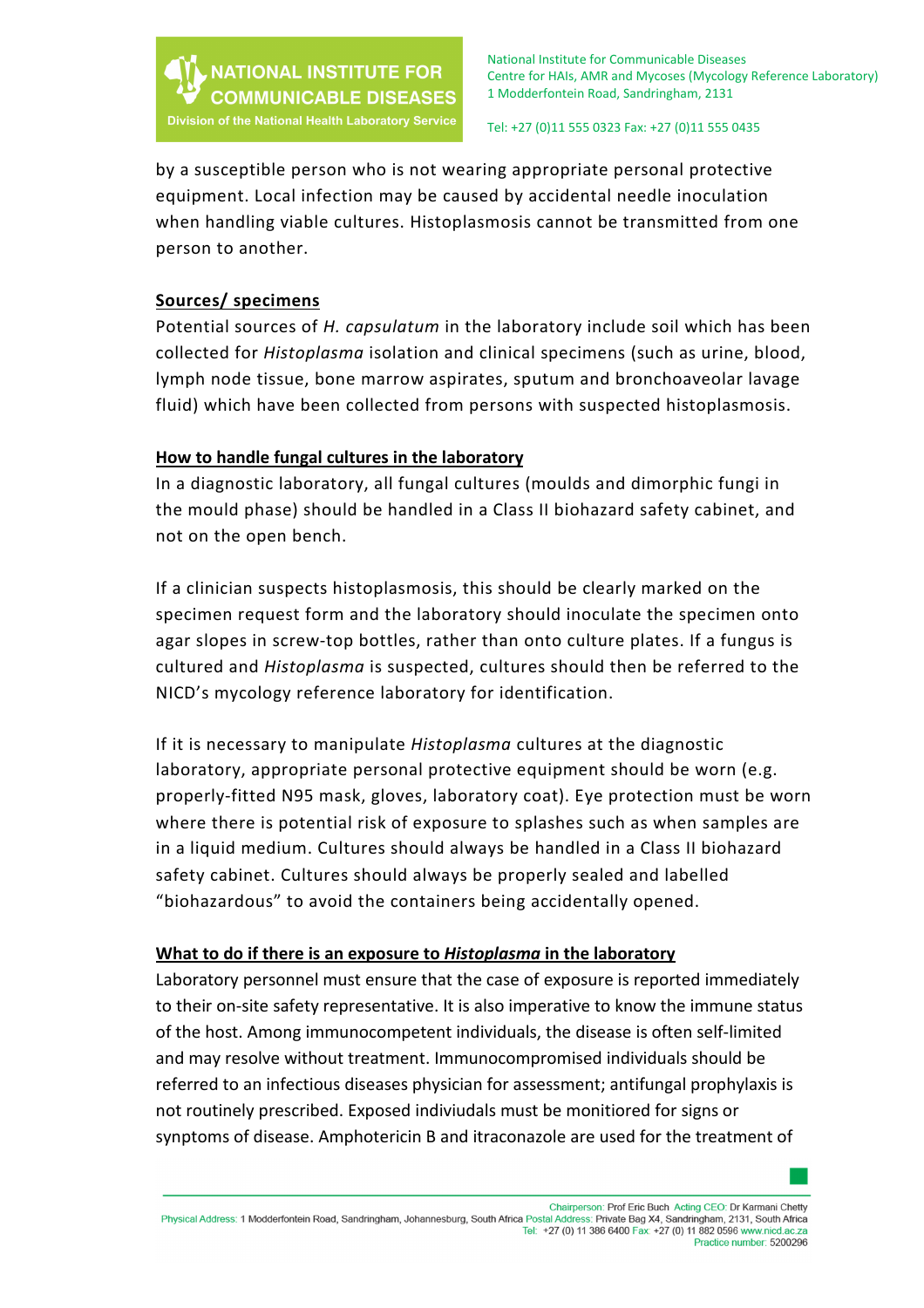

National Institute for Communicable Diseases Centre for HAIs, AMR and Mycoses (Mycology Reference Laboratory) 1 Modderfontein Road, Sandringham, 2131

Division of the National Health Laboratory Service

Tel: +27 (0)11 555 0323 Fax: +27 (0)11 555 0435

severe or extensive disease caused by *H. capsulatum* and itraconazole to treat milder forms. Corrective action to prevent future exposures to the fungus must be taken. Following any spills in the laboratory, personnel should imediately leave the laboratory to let the aerosols settle. Then while wearing appropriate personal protective equipment, cover the spill with a paper towel and apply a suitable disinfectant. Start wiping from the perimeter and work towards the centre. One per cent solutions of sodium hypochlorite, 2% phenol, 2% gluteraldehyde, isopropyl alcohol, and formaldehyde are some of the disinfectants that may be used. Allow sufficient contact time before clean up (approximately 30 min). Decontaminate before disposal. *H. capsulatum* spores and yeast cells are inactivated when held at temperatures above 40 °C for longer periods of time. Spores are inactivated in dry conditions.

*This is a fact sheet and is for informational purposes only. This should not be used as a standard operating procedure.*